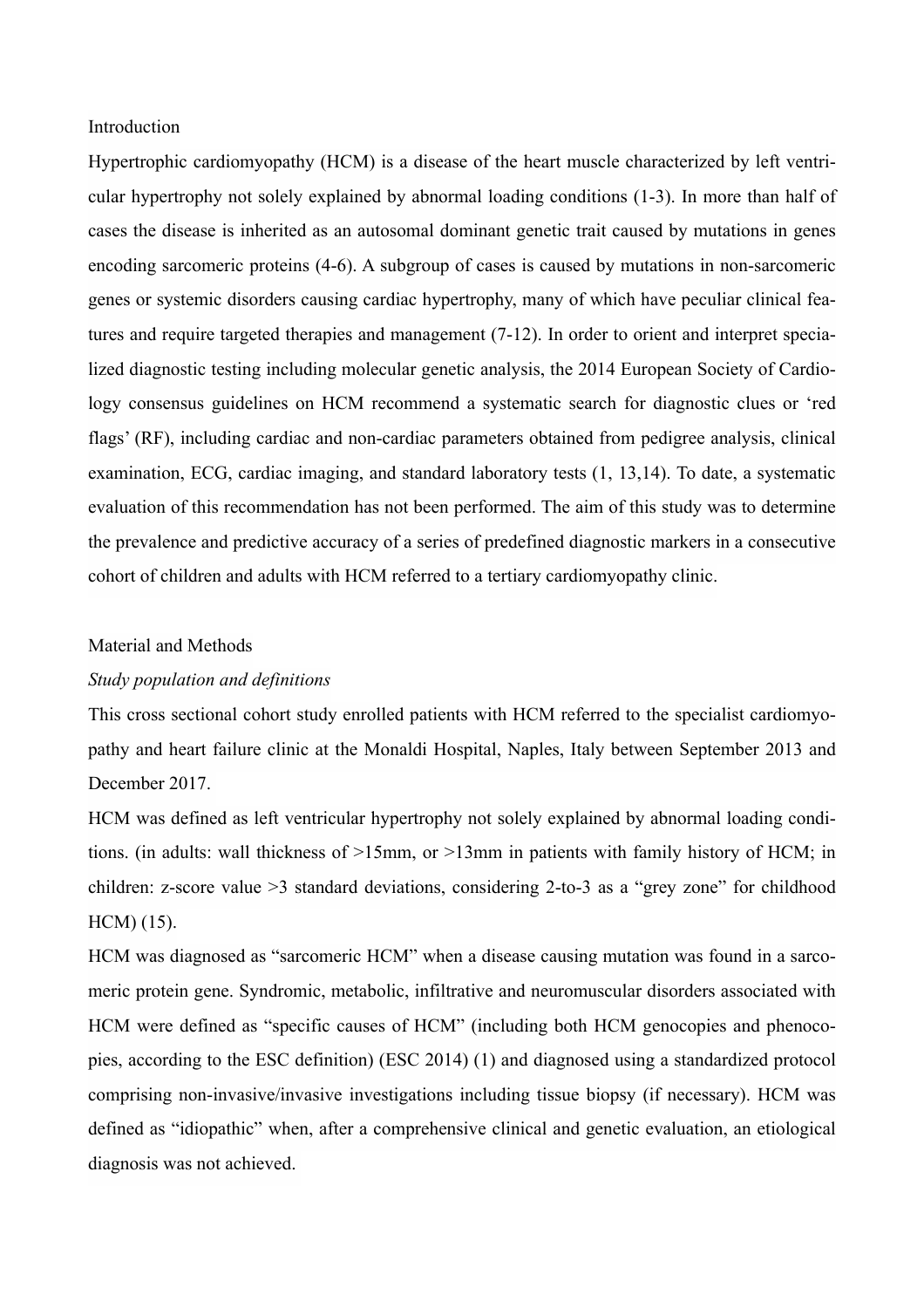### *Study protocol*

A flow-chart of the study protocol and diagnostic work up is reported in Figure 1 (1,16). Patients were enrolled after informed consent was obtained, according to the procedure established by the Ethics Committee of our institution. They underwent cardiovascular evaluation, including family and personal history, physical examination, blood tests, standard ECG at rest, conventional Mmode, two-dimensional and Doppler echocardiography with Doppler tissue imaging and deformation imaging, 24 hour ambulatory ECG monitoring, exercise stress test, cardiac magnetic resonance imaging, and genetic analysis. Clinical evaluation including standard ECG and echocardiography was repeated every 6 months and laboratory evaluation, ECG monitoring and an exercise test were performed at least once a year. Genetic analysis was performed after obtaining informed written consent, according to the procedure established by the local ethics committee. Molecular genetic testing was guided by the clinical phenotype and performed using direct Sanger sequencing (8 sarcomeric genes: MYH7, MYBPC3, TNNT2, TNNI3, ACTC, TPM1, MYL2, MYL3).

If the genetic test was negative for the genes investigated, molecular genetic testing was extended using next generation sequencing (NGS) panel containing 202 genes, including sarcomeric and nonsarcomeric genes (i.e. metabolic genes, MAP kinases genes, etc.), as previously described (17,18). Testing for specific genetic non-sarcomeric causes of HCM was performed according to the clinical indication (13, 14).

### *Diagnostic markers*

A panel of diagnostic markers was defined using recommendations from the ESC position statement on diagnosis of cardiomyopathies and the 2014 ESC HCM guideline (1,13). Individual markers, or diagnostic red flags (RF) were organized into five groups: family history; signs and symptoms; electrocardiography; cardiac imaging, and laboratory testing (Supplemental Table 1) (13).

Family histories were obtained from patients or, in the case of children, their parents and relatives. Pedigree analysis and a retrospective analysis of medical records, and when required, a further contact with the proband and/or family members, were used to determine patterns of inheritance. Speci-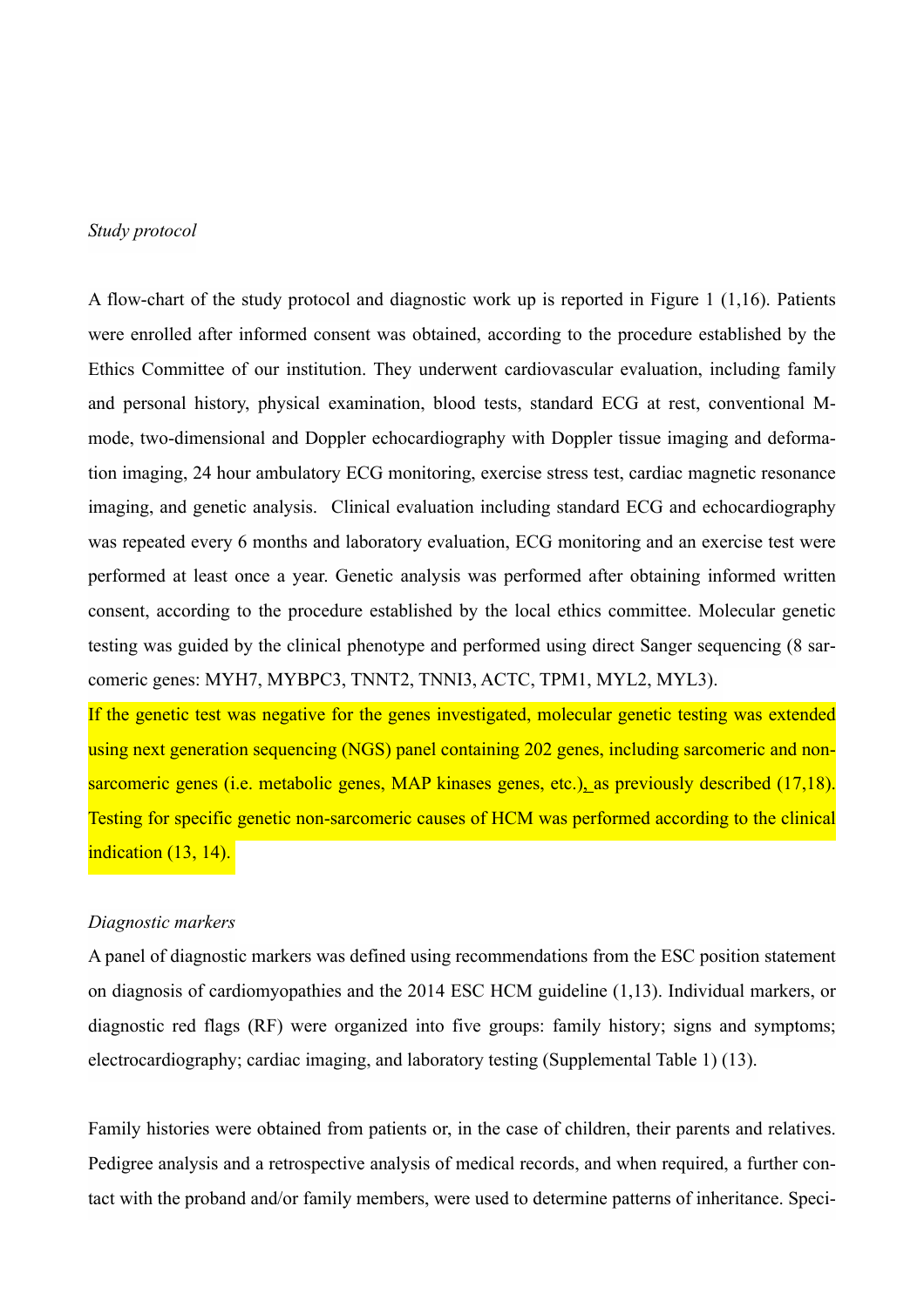fic enquiries were made to elicit symptoms, including abdominal pain, carpal tunnel syndrome, deafness and learning difficulties. Physical examination was performed to elicit facial and somatic dysmorphism, cutaneous anomalies, macroglossia, retarded growth. A neuromuscular evaluation was performed to determine cognitive impairment, skeletal muscle weakness, sensorineural hearing loss, carpal tunnel and/or sensitive neuropathy, and other clinical markers suggestive of systemic diseases.

Laboratory analysis included measurement of blood glucose, proteinuria, blood urea nitrogen, creatinine, electrolytes, lactate, ammonia, creatine phosphokinase, transaminases, and lactate dehydrogenase according to a standard clinical protocol. Second line parameters (e.g. insulin; carnitine, acylcarnitine; organic acids; ketones; coagulation factors, etc.) were evaluated according to the clinical picture.

Standard 12 lead ECG was used to record PR interval, QRS voltage, QT interval and repolarization abnormalities. Cardiac imaging with transthoracic echocardiography and cardiac magnetic resonance imaging was used to evaluate the severity and distribution of left ventricular hypertrophy (LVH), the presence of LV non-compaction, LV systolic and diastolic function and tissue characteristics.

We defined 3 phenotype clusters: 1) syndromic phenotype: biventricular, obstructive HCM + pulmonary stenosis; myopathy phenotype: concentric hypertrophy + muscle myopathy + lab abnormalities (CK and/or transaminases increase); infiltrative phenotype: ground-glass appearance of ventricular myocardium + lab abnormalities (gamma peak and/or proteinuria).

### *Statistical analysis*

Statistical analysis was performed using a commercially available package (SPSS, version 15.0, 2002, SPSS Inc., Chicago, Illinois, USA). Data are presented as percentages, means and standard deviations. Categorical variables were compared using the Fisher exact test. Normally distributed variables were compared using the Student t-test. Skewed data were analyzed using the Mann– Whitney U test, the Wilcoxon rank-sum test and the Kruskal Wallis test, as appropriate. Sensitivity (Se), specificity (Sp), positive predictive value (PPV), negative predictive value (NPV) and predictive accuracy (PA) of RF for specific causes of HCM were analyzed. In brief: a) for overall RF, we have calculated the accuracy of any RF to detect the presence of any specific aetiology (non sarco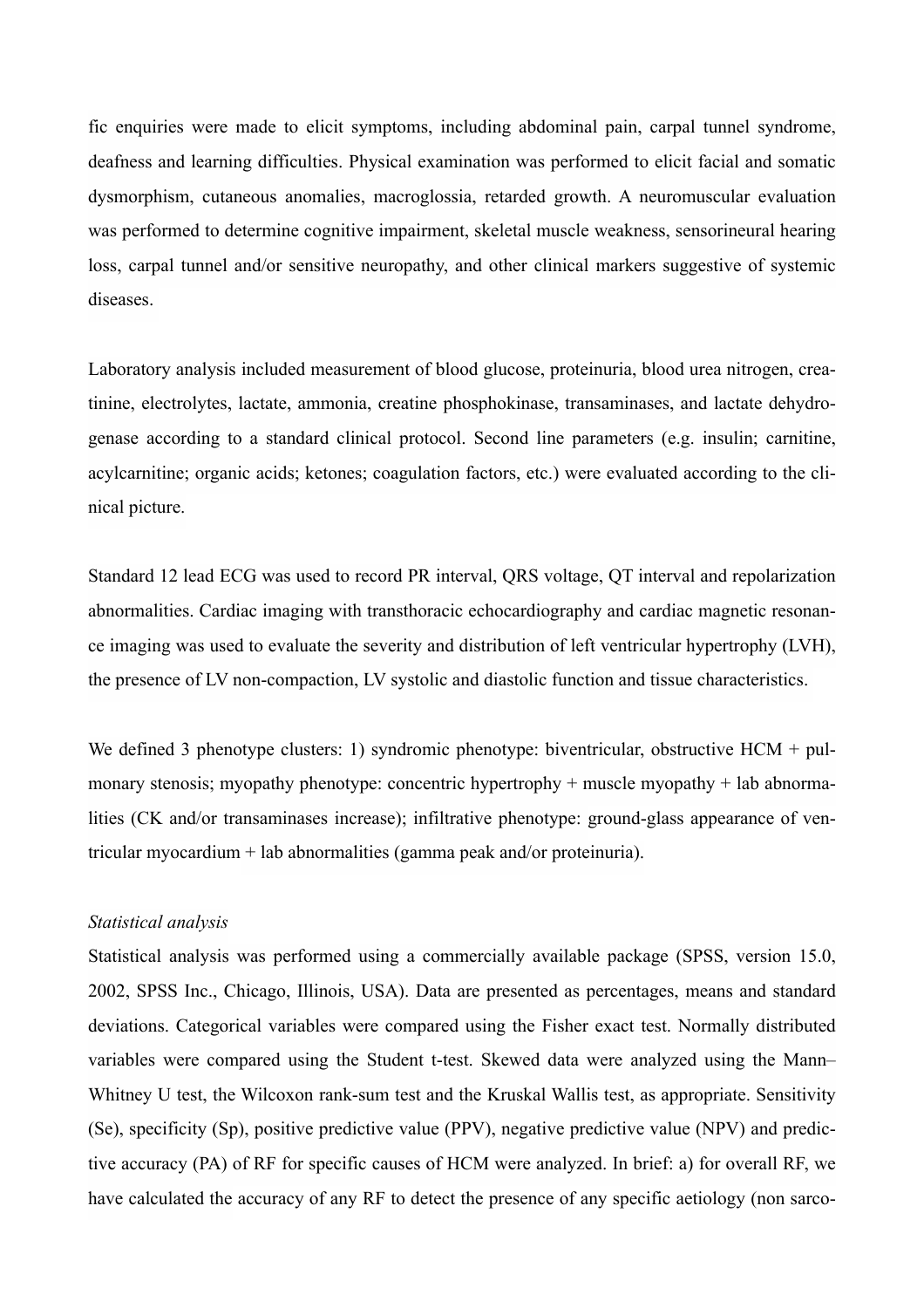meric form) of HCM (i.e. Se, Sp, PPV, NPV, PA of lentigines was calculated not only for raropathies, but for all the non-sarcomeric aetiologies); b) for single RF and clusters, we have calculated the accuracy of RF to detect the specific aetiology (i.e. lentigines for rasopathies). Statistical significance was defined as two-sided p-value  $\leq 0.05$ .

### Results

# *Prevalence of RF in the overall study population*

A total of 129 consecutive patients with HCM (23.7±20.9 years, range 0-74 years; male/female 68%/32%) were evaluated between September 2013 and December 2017 (Figure 1) (1,16) Following diagnostic work-up, 94 patients (74%) had a definite diagnosis (sarcomeric HCM or specific causes of HCM). Sixty-one patients (47%) were positive for sarcomeric gene disease (sarcomeric group: including 30 [49%] with MYH7; 19 [31%] with MYBPC3; 6 [10%] with TNNT2; 4 [7%] with TPM1; 1 patient [2%] with MYL2; 1 [2%] with TNNC1). Thirty-five patients (27%) were diagnosed with systemic disorders (specific causes of HCM group): 17 malformation syndromes (9 patients [26%] with Noonan syndrome, 5 patients [14%] with LEOPARD syndrome; 1 patient [3%] with cardiofaciocutaneous syndrome; 1 patient [3%] with Costello syndrome; 1 patient [3%] with Cornelia de Lange syndrome); 2 glycogen storage disease (1 patient [3%] with Pompe disease; 1 patient [3%] with type III glycogenosis); 3 lysosomal storage disease (3 patients [9%] with Anderson Fabry disease); 4 neuromuscular diseases (4 patients [11%] with Friedreich's ataxia); 4 patients [11%] with mitochondrial disease; 5 amyloidosis (3 patients [9%] with AL amyloidosis, 2 patients [6%] patients with wild type TTR amyloidosis). Thirty-three patients (26%) were diagnosed as idiopathic HCM (Supplemental Figure 1a).

Patients with specific causes of HCM were most prevalent in infants and in adults >55 years old. Sarcomeric gene disease was more prevalent in the age range between 11 and 55 years old. Idiopathic HCM was more frequent between 19 and 55 years old (Supplemental Table 2, Supplemental Figure 1b-1e and Figure 2).

In the overall cohort of 129 patients, 169 RF were identified in 62 patients (48%). Fourteen RF were present in 13 patients (21%) with sarcomeric gene disease, 129 RF in 34 patients (97%) with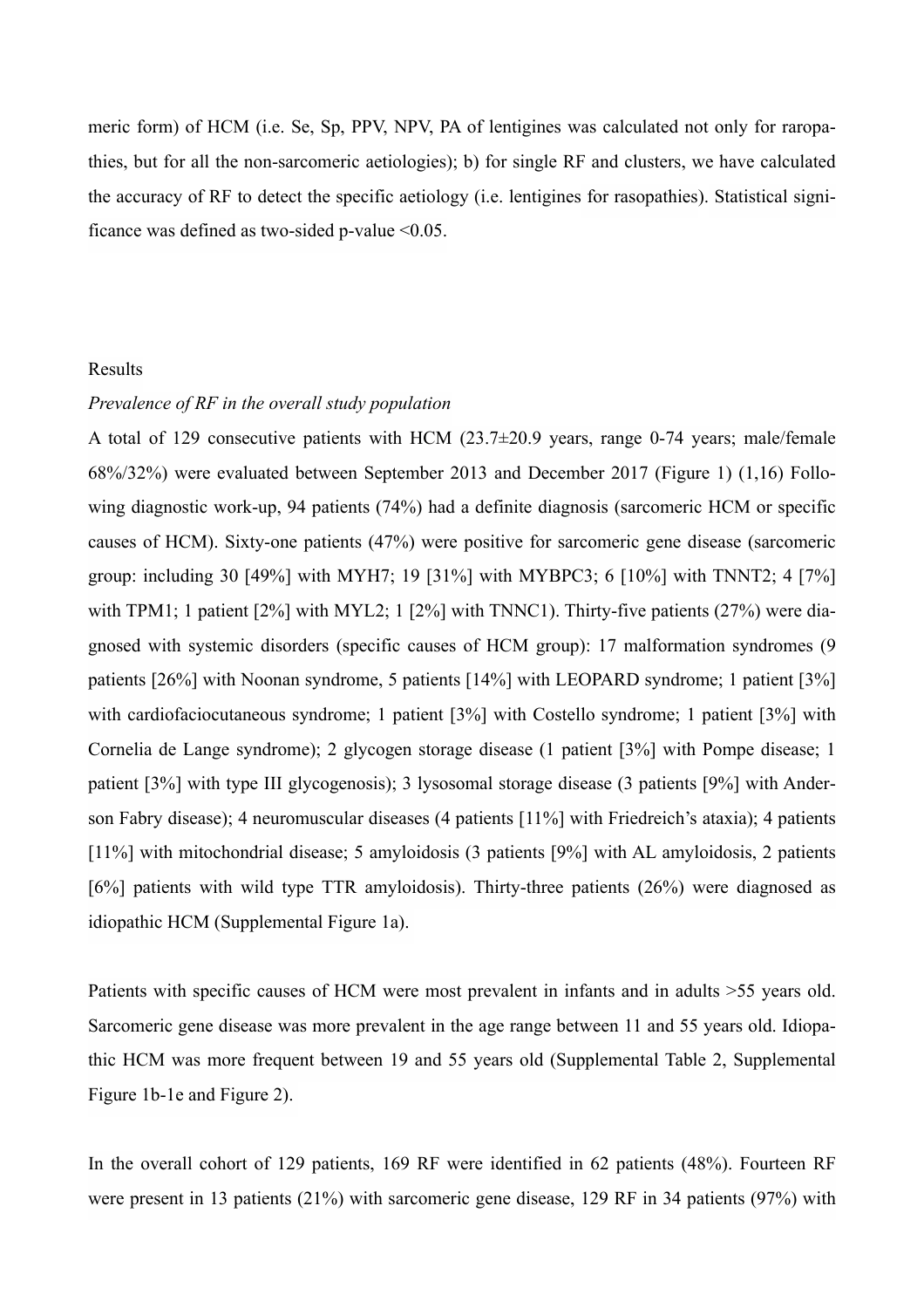specific causes of HCM, 26 RF in 15 patients  $(45%)$  with idiopathic HCM (p<0.0001) (Table 1). Mean number of RF per patient was significantly higher in patients with specific causes of HCM compared to idiopathic or sarcomeric HCM  $(3.7 \pm 1.6)$ , 0.8  $\pm 0.9$ , 0.2  $\pm 0.4$ ] respectively)  $(p<0.0001)$ .

The prevalence of RF was higher in infants and in adults >55 years old. In Supplemental Table 3 are reported the total number of RF and the number and the percentages of patients with RF subdivided by age groups.

# *Diagnostic accuracy of RF in patients with HCM*

Overall, RF showed a high negative predictive value to exclude any specific (non sarcomeric) HCM disease (98% [95%CI 94-99%]) (Table 2a). Sensitivity (Se), specificity (Sp), positive predictive value (PPV), negative predictive value (NPV) and predictive accuracy (PA) of single RF and combination of RF (clusters) for specific HCM disease are reported in Table 2b-c.

# Discussion

HCM is an unexplained left ventricular hypertrophy, unrelated to loading condition, due to sarcomeric gene protein disease in up to 50-60% of the cases (1,2). An overlapping phenotype is a consequence of different disorders mimicking sarcomeric HCM, with an estimated overall prevalence of about 15% of the cases (1, 4, 13,14). RF have been defined as diagnostic clues that help clinical diagnosis of specific disorders. Cardiac and systemic RF can be obtained from a comprehensive clinical evaluation, including family history, clinical examination, ECG, and imaging (1,13,14).

To date, few studies have examined clinical diagnostic markers in children and adults with different cardiomyopathies. In a multicenter (London-Bologna) study in adults with HCM, reduced LV systolic function (combined with age at presentation) was suggested as a marker of specific aetiologies (infiltrative and/or metabolic disorders) and was associated with poorer long-term survival (19). In children, female sex, small size, presentation with congestive heart failure and an increased left ventricular posterior wall thickness have been reported as highly suggestive of secondary causes of heart muscle disease but are not highly specific or prevalent in HCM (20).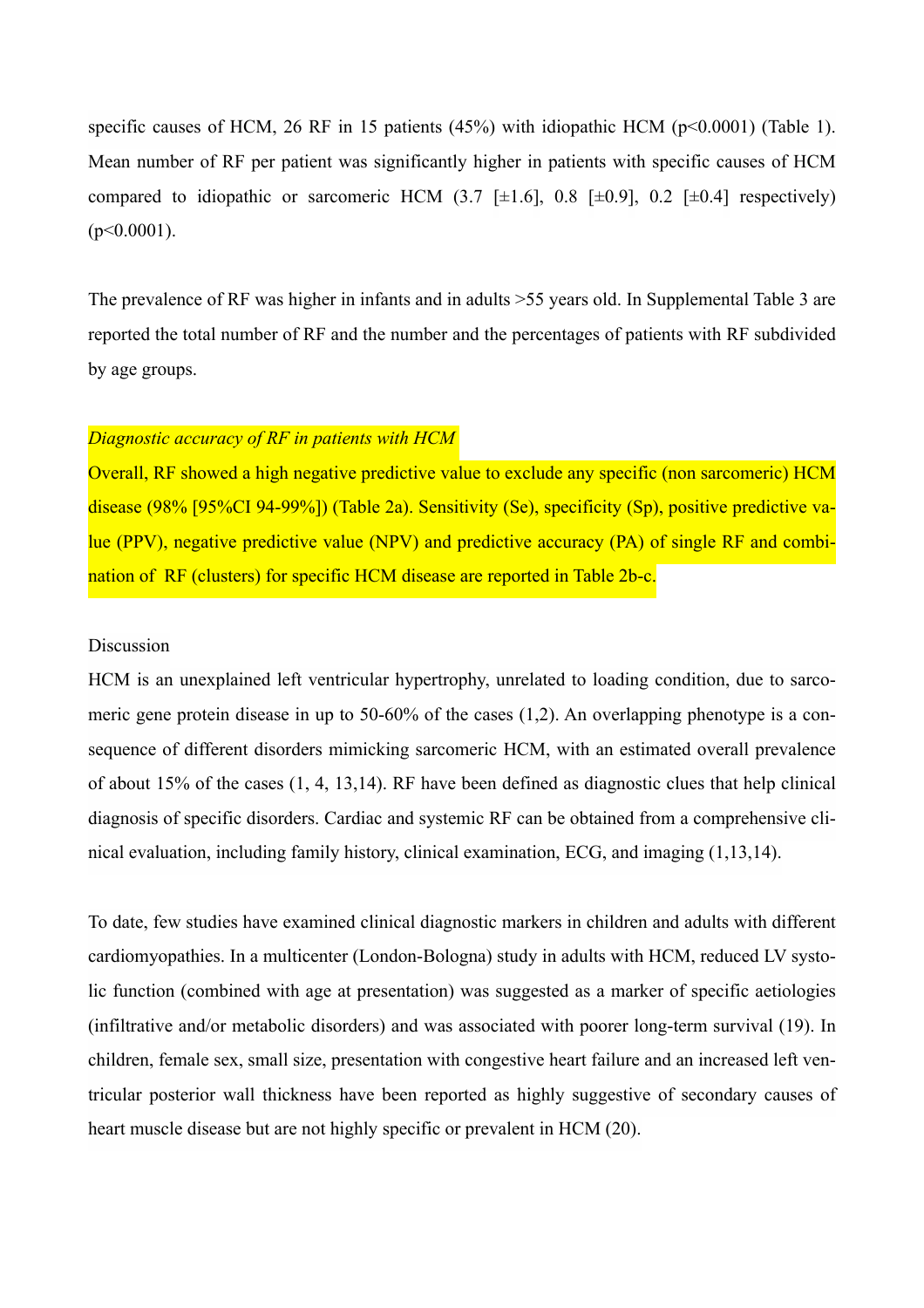In our study, after an extensive diagnostic work up, we identified 96 patients (74% of the investigated cohort) with a definite diagnosis of sarcomeric or specific causes of HCM. These data contrast with the published literature, which describing a lower prevalence of specific causes of HCM  $(1, 4, 4)$ 21). Indeed, previous studies have examined predominantly adult HCM cohorts. Nevertheless, if we focus on the adult cohort, our data are comparable with previous studies in literature (Supplemental Table 2; Supplemental Figure 1d)

To our knowledge, this is the first systematic investigation of RF in HCM across the entire age spectrum. As reported in Figure 2, specific causes of HCM were the most prevalent in ages  $\leq 1$ vo (74%) and >55yo (50%) and there was a correlation between age and specific etiology: in infants there was a prevalence of rasopathies and glycogen/lysosomal storage diseases, while in adults >55yo there was an increased prevalence of infiltrative (amyloidosis) and lysosomal storage (Anderson-Fabry) disease consistent with the known natural history of these disorders. Sarcomeric HCM was most prevalent in the age range between 11 and 55yo (particularly in the age range between 11 and 18yo, which is the most common age of onset for sarcomeric HCM).

Interestingly, the prevalence of sarcomeric HCM diagnosed in infants was very low, suggesting that when present, RF may have a major clinical role to suggest etiological diagnosis. This is in line with the data coming from the Pediatric Cardiomyopathy Registry, showing that HCM patients presenting before 1 year of age have the broadest spectrum of causes and the poorest outcome (particularly for syndromic and metabolic HCM) (22).

An important finding of our study was that the presence of RF in the clinical setting had a high NPV in our HCM cohort (98%). According to practical experience, single RF showed an high specificity, NPV and predictive accuracy for specific HCM aetiologies. Moreover, matching together selected cardiac and non cardiac RF may help to design specific clinical picture (i.e. the presence of biventricular, obstructive HCM and pulmonary valve dysplasia for rasopathies). These findings have a high impact in the clinical practice, since investigation of RF is clinically relevant to exclude or suggest a specific HCM etiology.

#### Clinical Implications

RF showed a high specificity, NPV and predictive accuracy for the differential diagnosis between sarcomeric HCM and specific causes of HCM. An early and etiological diagnosis in HCM patients is indubitably important for cascade family screening, but also for present (23-26) and future perso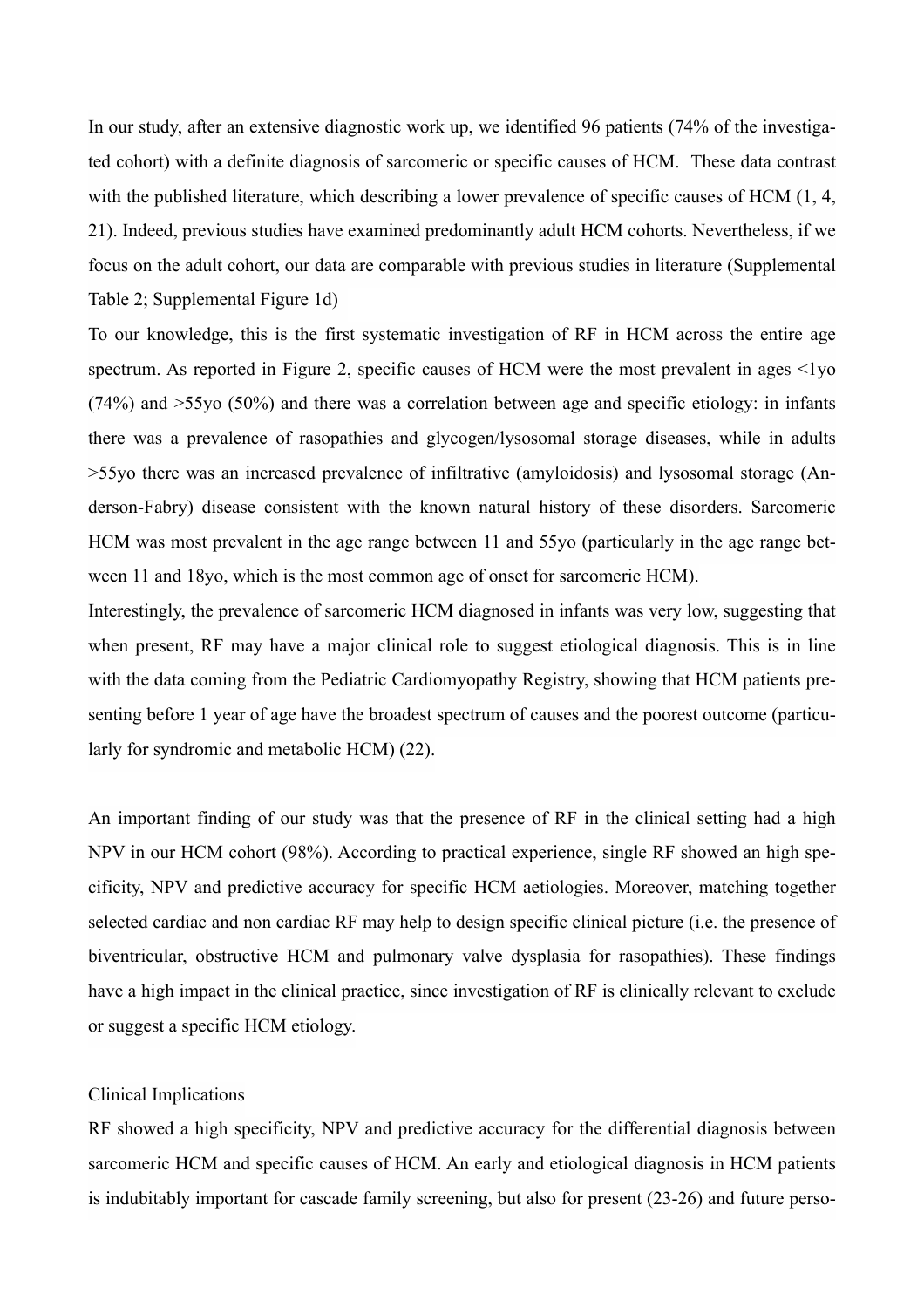nalized therapies (27) to treat different cardiomyopathies. Nevertheless, the present study was not conceived to analyzed the impact of RF on clinical outcome and management of HCM patients. This will require a larger, longitudinal, long term study.

## **Conclusions**

An extensive diagnostic work-up in patients with HCM is able to define a clinical diagnosis in more than 2/3 of patients. RF were more frequent in the specific causes of HCM group, particularly in infancy and in adults >55yo. Overall, RF had an high NPV, while single RF and clinical combination of RF had a high predictive accuracy for specific etiologies.

# Limitations

Potential biases of our study protocol may be related to the age at patient diagnosis and the diagnostic work-up performed. Indeed, the percentages of risk factors, specific diseases and RF predictive values are possibly influenced by the relatively low mean age of the study cohort  $(23.7\pm 20.9 \text{ years})$ . Some RF are age-related. This is particularly frequent in patients with mitochondrial disease, where the clinical phenotype is highly dependent from the genetic background (nuclear or mithocondrial DNA mutations; deletion, point mutation; mutation load effect), but also in Rasopathies, where some of the typical features may be absent at disease onset (e.g. lentigines in LEOPARD syndrome). Moreover, the second step of diagnostic work-up process (Figure 1) was driven by the presence of RF and phenotype of the patients, as generally recommended in the cardiomyopathy and rare disease clinics. It is possibile that predictive value of RF has been influenced by specific methods used to define aetiological diagnosis." An important difference between our study and the multicenter (London/Bologna) study (19) is the age range of the study cohort. Indeed, we included HCM patients diagnosed at any age, which we think is more a strength than a limitation of our study. This can probably explain the different percentage of specific causes of HCM between the 2 studies.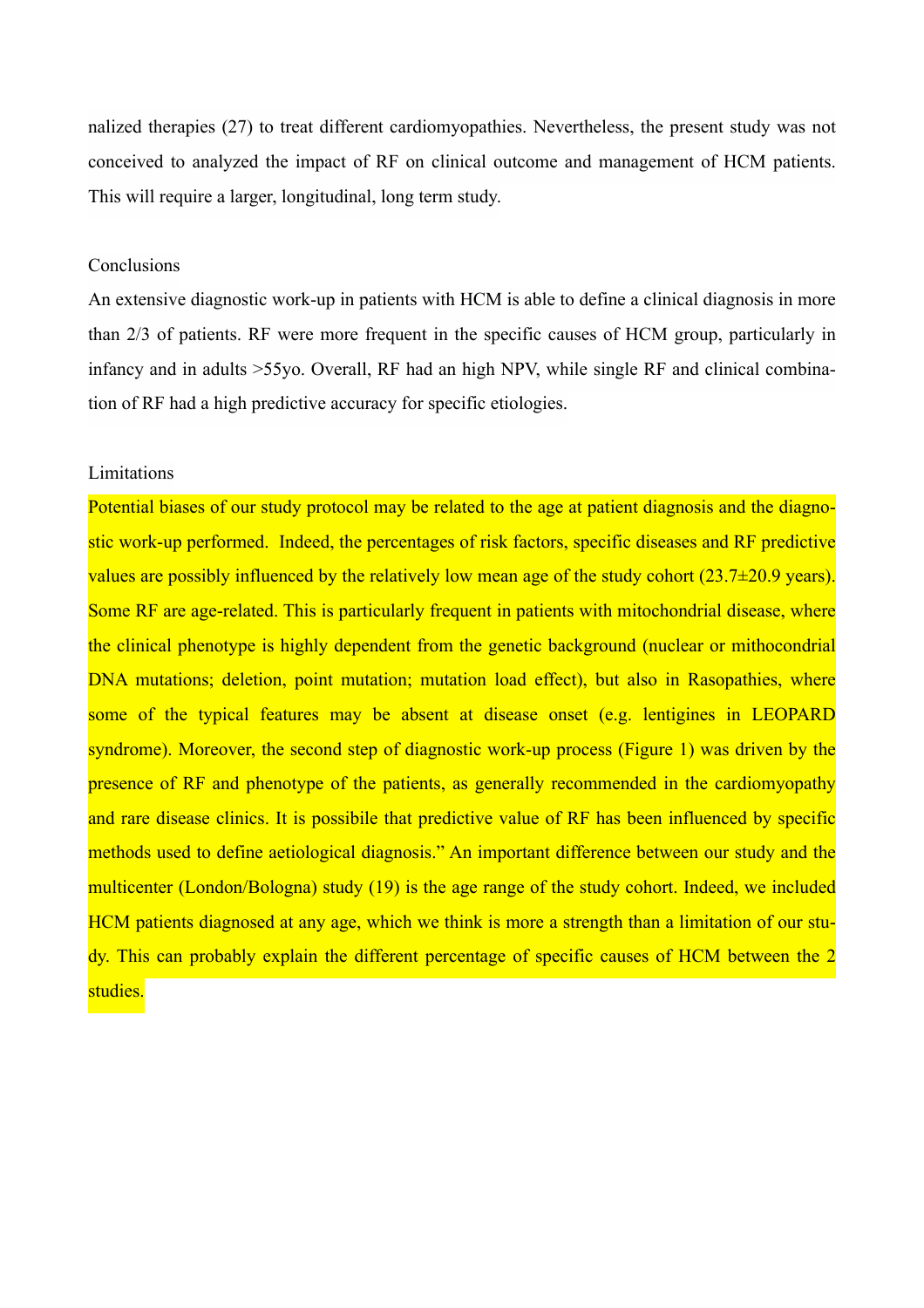### REFERENCES

- 1. Authors/Task Force members, Elliott PM, Anastasakis A, Borger MA, Borggrefe M, Cecchi F, Charron P, Hagege AA, Lafont A, Limongelli G, Mahrholdt H, McKenna WJ, Mogensen J, Nihoyannopoulos P, Nistri S, Pieper PG, Pieske B, Rapezzi C, Rutten FH, Tillmanns C, Watkins H. 2014 ESC Guidelines on diagnosis and management of hypertrophic cardiomyopathy: the Task Force for the Diagnosis and Management of Hypertrophic Cardiomyopathy of the European Society of Cardiology (ESC). Eur Heart J. 2014 Oct 14;35(39):2733- 79.
- 2. Gersh BJ, Maron BJ, Bonow RO, Dearani JA, Fifer MA, Link MS, Naidu SS, Nishimura RA, Ommen SR, Rakowski H, Seidman CE, Towbin JA, Udelson JE, Yancy CW; American College of Cardiology Foundation/American Heart Association Task Force on Practice Guidelines; American Association for Thoracic Surgery; American Society of Echocardiography; American Society of Nuclear Cardiology; Heart Failure Society of America; Heart Rhythm Society; Society for Cardiovascular Angiography and Interventions; Society of Thoracic Surgeons. 2011 ACCF/AHA guideline for the diagnosis and treatment of hypertrophic cardiomyopathy: a report of the American College of Cardiology Foundation/American Heart Association Task Force on Practice Guidelines. *Circulation.* 2011 Dec 13;124(24):e783-831.
- 3. Maron BJ. Clinical Course and Management of Hypertrophic Cardiomyopathy. N Engl J Med. 2018 Aug 16;379(7):655-668.
- 4. Charron P, Elliott PM, Gimeno JR, Caforio ALP, Kaski JP, Tavazzi L, Tendera M, Maupain C, Laroche C, Rubis P, Jurcut R, Calò L, Heliö TM, Sinagra G, Zdravkovic M, Kavoliuniene A, Felix SB, Grzybowski J, Losi MA, Asselbergs FW, García-Pinilla JM, Salazar-Mendigu-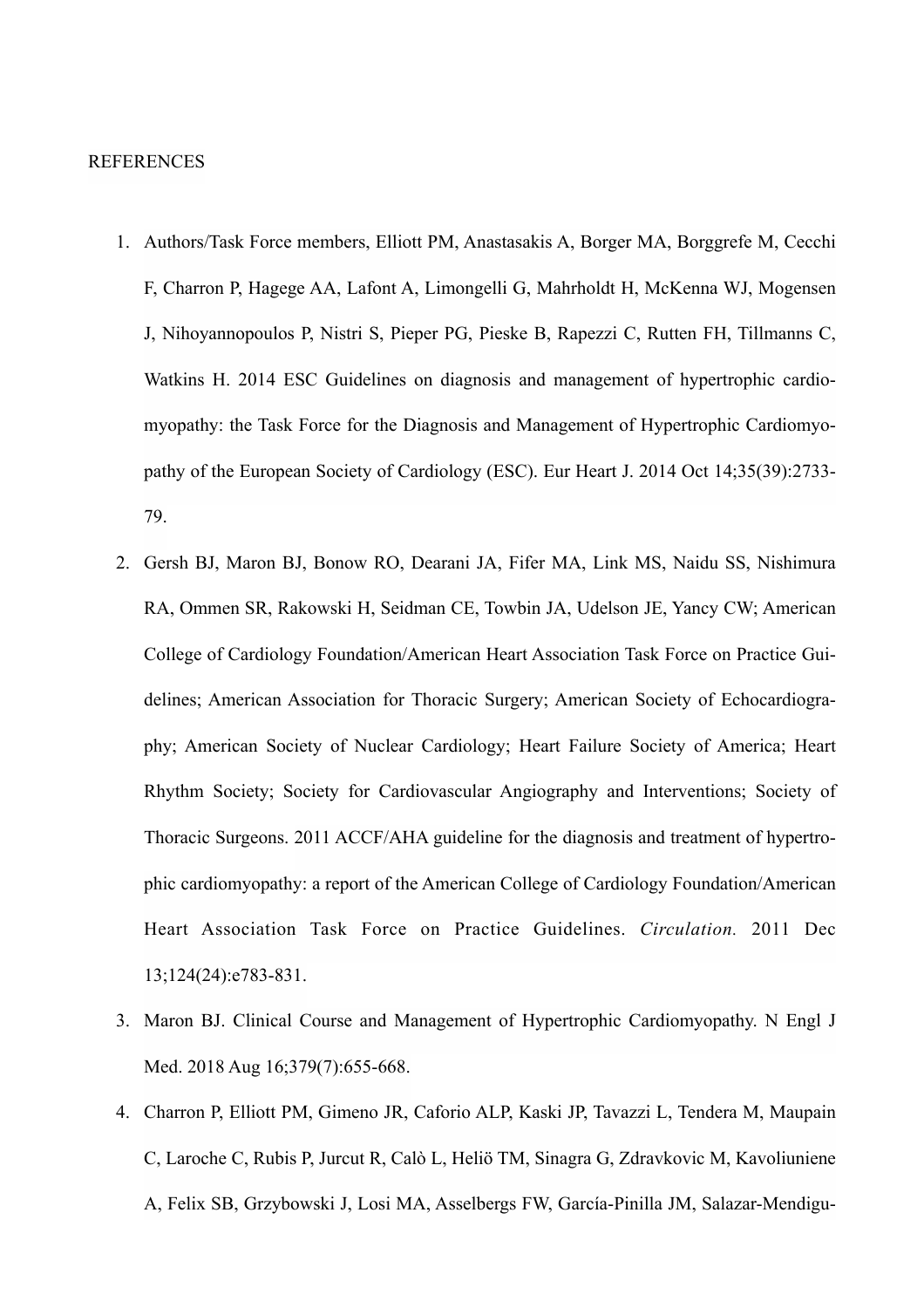chia J, Mizia-Stec K, Maggioni AP; EORP Cardiomyopathy Registry Investigators. The Cardiomyopathy Registry of the EURObservational Research Programme of the European Society of Cardiology: baseline data and contemporary management of adult patients with cardiomyopathies. Eur Heart J. 2018 May 21;39(20):1784-1793.

- 5. Lopes LR, Rahman MS, Elliott PM. A systematic review and meta-analysis of genotypephenotype associations in patients with hypertrophic cardiomyopathy caused by sarcomeric protein mutations. Heart. 2013 Dec;99(24):1800-11.
- 6. Girolami F, Frisso G, Benelli M, Crotti L, Iascone M, Mango R, Mazzaccara C, Pilichou K, Arbustini E, Tomberli B, Limongelli G, Basso C, Olivotto I. Contemporary genetic testing in inherited cardiac disease: tools, ethical issues, and clinical applications. J Cardiovasc Med (Hagerstown). 2018 Jan;19(1):1-11.
- 7. Kaski JP, Syrris P, Shaw A, Alapi KZ, Cordeddu V, Esteban MT, Jenkins S, Ashworth M, Hammond P, Tartaglia M, McKenna WJ, Elliott PM. Prevalence of sequence variants in the RAS-mitogen activated protein kinase signaling pathway in pre-adolescent children with hypertrophic cardiomyopathy. Circ Cardiovasc Genet. 2012 Jun;5(3):317–326.
- 8. Calcagni G, Limongelli G, D'Ambrosio A, Gesualdo F, Digilio MC, Baban A, Albanese SB, Versacci P, De Luca E, Ferrero GB, Baldassarre G, Agnoletti G, Banaudi E, Marek J, Kaski JP, Tuo G, Russo MG, Pacileo G, Milanesi O, Messina D, Marasini M, Cairello F, Formigari R, Brighenti M, Dallapiccola B, Tartaglia M, Marino B. Cardiac defects, morbidity and mortality in patients affected by RASopathies. CARNET study results. Int J Cardiol. 2017 Oct 15;245:92-98.
- 9. Linhart A, Elliott PM. The heart in Anderson-Fabry disease and other lysosomal storage disorders. Heart 2007 Apr;93(4):528-535.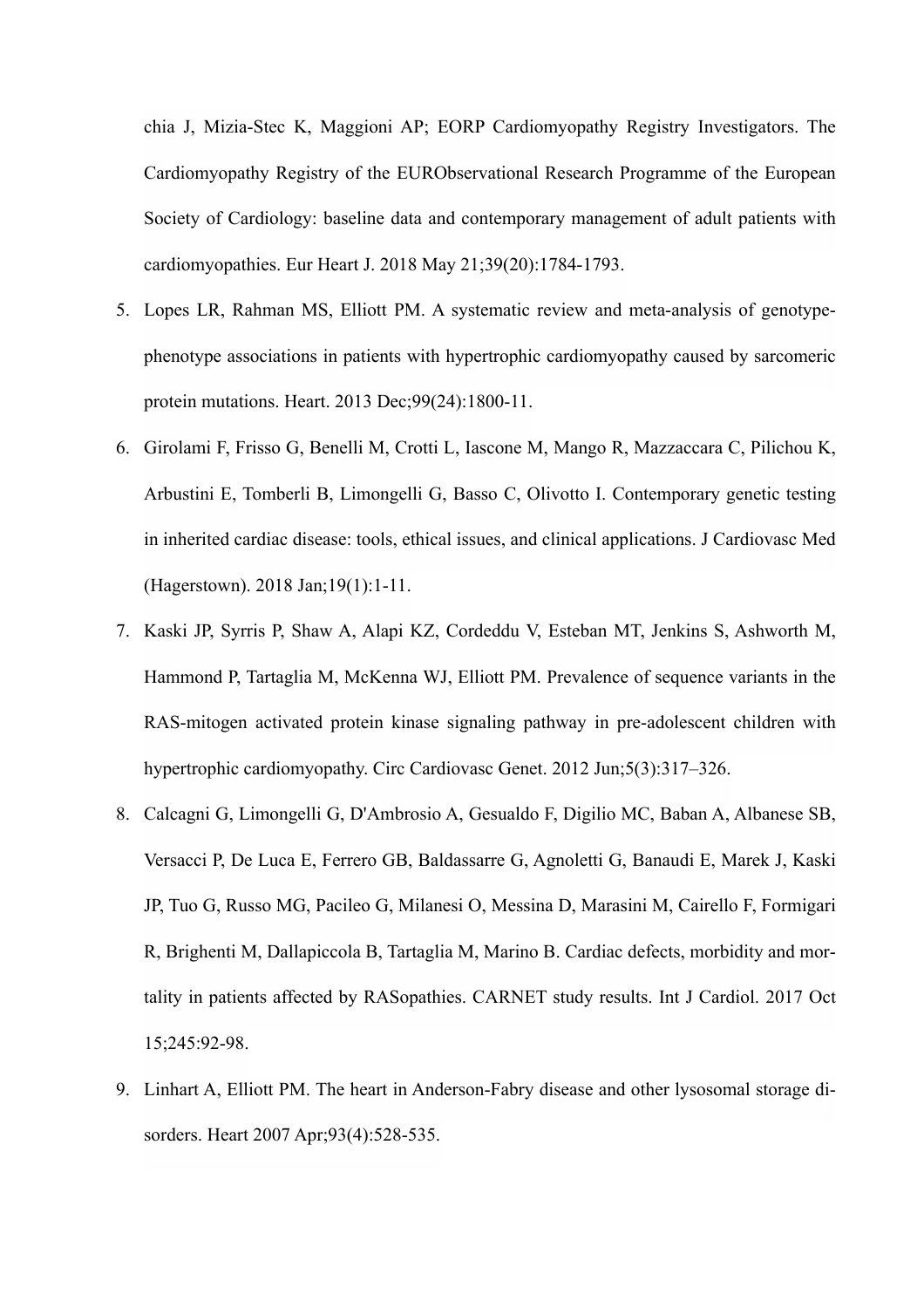- 10. Limongelli G, Masarone D, Pacileo G. Mitochondrial disease and the heart. Heart 2017 Mar;103(5):390-398.
- 11. Limongelli G, D'Alessandro R, Maddaloni V, Rea A, Sarkozy A, McKenna WJ. Skeletal muscle involvement in cardiomyopathies. J. Cardiovasc. Med. (Hagerstown). 2013 Dec;14 (12):837-861.
- 12. Maurer MS, Elliott P, Merlini G, Shah SJ, Cruz MW, Flynn A, Gundapaneni B, Hahn C, Riley S, Schwartz J, Sultan MB, Rapezzi C; ATTR-ACT Study Investigators. Design and Rationale of the Phase 3 ATTR-ACT Clinical Trial (Tafamidis in Transthyretin Cardiomyopathy Clinical Trial). Circ Heart Fail. 2017 Jun;10(6).
- 13. Rapezzi C, Arbustini E, Caforio AL, Charron P, Gimeno-Blanes J, Heliö T, Linhart A, Mogensen J, Pinto Y, Ristic A, Seggewiss H, Sinagra G, Tavazzi L, Elliott PM. Diagnostic work-up in cardiomyopathies: bridging the gap between clinical phenotypes and final diagnosis. A position statement from the ESC Working Group on Myocardial and Pericardial Diseases. Eur Heart J. 2013 May;34(19):1448-1158.
- 14. Limongelli G, Masarone D, Verrengia M, Gravino R, Salerno G, Castelletti S, Rubino M, Marrazzo T, Pisani A, Cecchi F, Elliott PM, Pacileo G. Diagnostic Clues for the Diagnosis of Nonsarcomeric Hypertrophic Cardiomyopathy (Phenocopies): Amyloidosis, Fabry Disease, and Mitochondrial Disease. J Cardiovasc Echogr. 2018 Apr-Jun;28(2):120-123.
- 15. Colan SD. Hypertrophic cardiomyopathy in childhood. *Heart Fail Clin*. 2010 Oct;6(4):433- 444.
- 16. Limongelli, Giuseppe; Perry, M. Elliott. "The genetics of heart failure." *Oxford Textbook of Heart Failure.* Ed. Teresa A. McDonagh. Oxford, 2011; 39-54.
- 17. Frisso G, Limongelli G, Pacileo G, Del Giudice A, Forgione L, Calabrò P, Iacomino M, Detta N, Di Fonzo LM, Maddaloni V, Calabrò R, Salvatore F. A child cohort study from sou-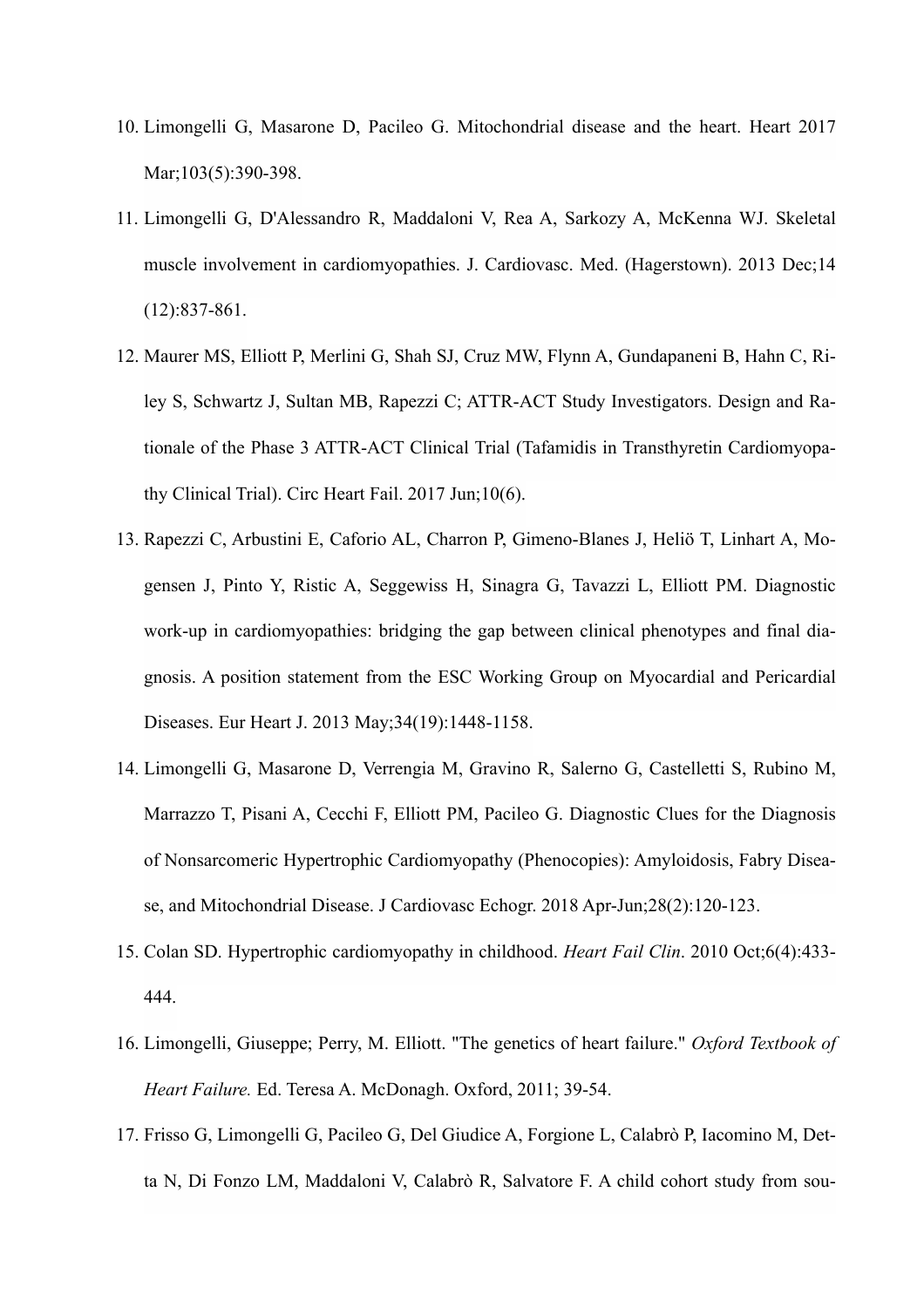thern Italy enlarges the genetic spectrum of hypertrophic cardiomyopathy. Clin Genet. 2009 Jul;76(1):91-101.

- 18. D'Argenio V, Frisso G, Precone V, Boccia A, Fienga A, Pacileo G, Limongelli G, Paolella G, Calabrò R, Salvatore F. DNA sequence capture and next-generation sequencing for the molecular diagnosis of genetic cardiomyopathies. J Mol Diagn. 2014 Jan;16(1):32-44.
- 19. Rosmini S, Biagini E, O'Mahony C, Bulluck H, Ruozi N, Lopes LR, Guttmann O, Reant P, Quarta CC, Pantazis A, Tome-Esteban M, Mckenna WJ, Rapezzi C, Elliott PM. Relationship between aetiology and left ventricular systolic dysfunction in hypertrophic cardiomyopathy. Heart. 2017 Feb 15;103(4):300-306.
- 20. Cox GF, Sleeper LA, Lowe AM, Towbin JA, Colan SD, Orav EJ, Lurie PR, Messere JE, Wilkinson JD, Lipshultz SE. Factors associated with establishing a causal diagnosis for children with cardiomyopathy. Pediatrics. 2006 Oct;118(4):1519-31.
- 21. Elliott P, Charron P, Blanes JR, Tavazzi L, Tendera M, Konté M, Laroche C, Maggioni AP; EORP Cardiomyopathy Registry Pilot Investigators. European Cardiomyopathy Pilot Registry: EURObservational Research Programme of the European Society of Cardiology. Eur Heart J. 2016 Jan 7;37(2):164-73.
- 22. Colan SD, Lipshultz SE, Lowe AM, Sleeper LA, Messere J, Cox GF, Lurie PR, Orav EJ, Towbin JA. Epidemiology and cause-specific outcome of hypertrophic cardiomyopathy in children: findings from the Pediatric Cardiomyopathy Registry. Circulation. 2007 Feb 13;115(6):773-81.
- 23. Van Capelle CI, Poelman E, Frohn-Mulder IM, Koopman LP, van den Hout JMP, Régal L, Cools B, Helbing WA, van der Ploeg AT. Cardiac outcome in classic infantile Pompe disease after 13 years of treatment with recombinant human acid alpha-glucosidase. Int J Cardiol. 2018 Oct 15;269;104-110.